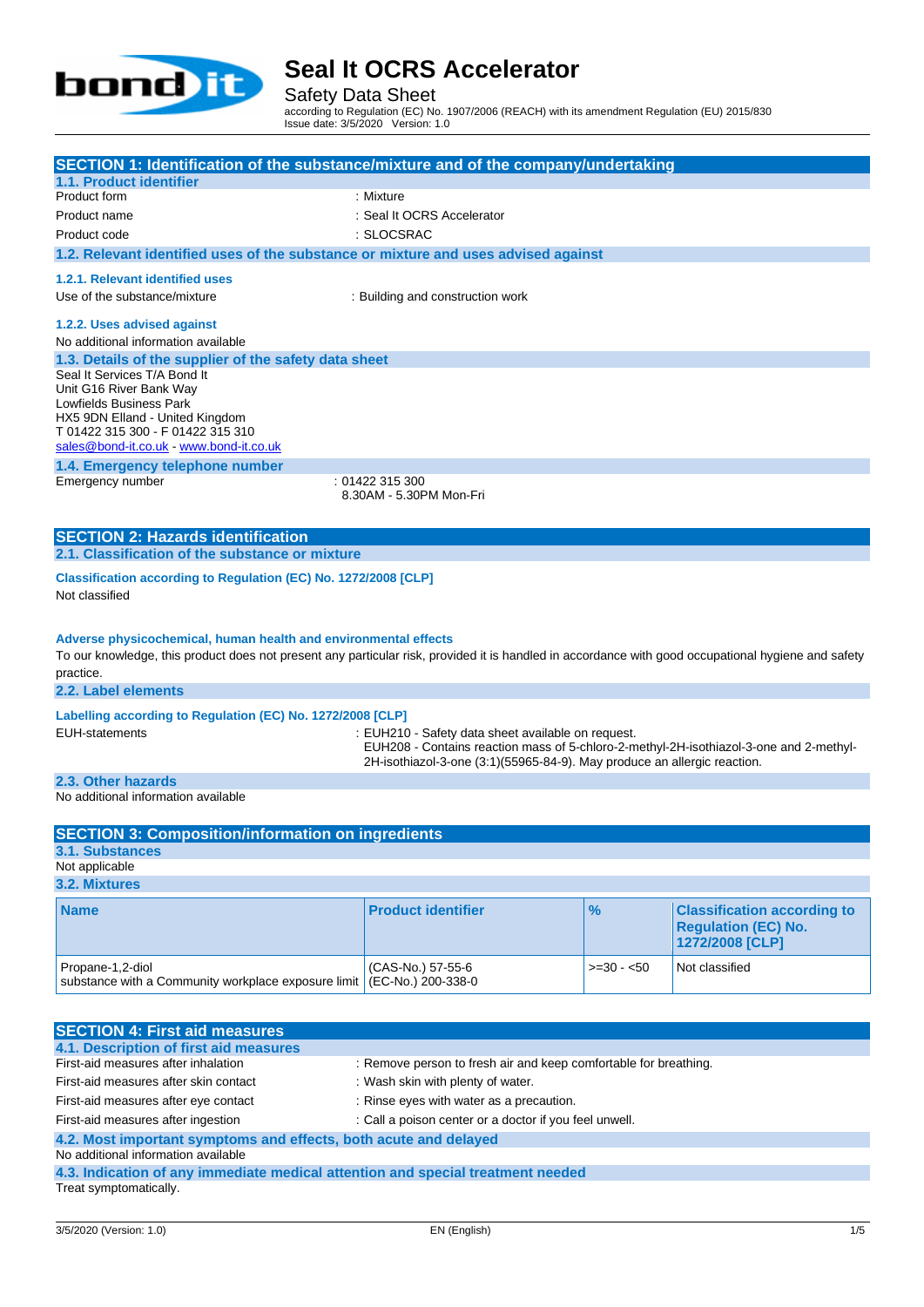### Safety Data Sheet

according to Regulation (EC) No. 1907/2006 (REACH) with its amendment Regulation (EU) 2015/830

| <b>SECTION 5: Firefighting measures</b>                                  |                                                                                                                                             |  |  |
|--------------------------------------------------------------------------|---------------------------------------------------------------------------------------------------------------------------------------------|--|--|
| 5.1. Extinguishing media                                                 |                                                                                                                                             |  |  |
| Suitable extinguishing media                                             | : Water spray. Dry powder. Foam. Carbon dioxide.                                                                                            |  |  |
| 5.2. Special hazards arising from the substance or mixture               |                                                                                                                                             |  |  |
| Hazardous decomposition products in case of fire                         | : Toxic fumes may be released.                                                                                                              |  |  |
| 5.3. Advice for firefighters                                             |                                                                                                                                             |  |  |
| Protection during firefighting                                           | : Do not attempt to take action without suitable protective equipment. Self-contained<br>breathing apparatus. Complete protective clothing. |  |  |
| <b>SECTION 6: Accidental release measures</b>                            |                                                                                                                                             |  |  |
| 6.1. Personal precautions, protective equipment and emergency procedures |                                                                                                                                             |  |  |

## Emergency procedures **in the set of the Control** of Ventilate spillage area. **6.1.2. For emergency responders** Protective equipment **interprotective equipment** information : Do not attempt to take action without suitable protective equipment. For further information

**6.1.1. For non-emergency personnel**

### **6.2. Environmental precautions** Avoid release to the environment.

| 6.3. Methods and material for containment and cleaning up |                                                                 |
|-----------------------------------------------------------|-----------------------------------------------------------------|
| Methods for cleaning up                                   | : Take up liquid spill into absorbent material.                 |
| Other information                                         | : Dispose of materials or solid residues at an authorized site. |
| 6.4. Reference to other sections                          |                                                                 |
| For further information refer to section 13.              |                                                                 |
|                                                           |                                                                 |

refer to section 8: "Exposure controls/personal protection".

| <b>SECTION 7: Handling and storage</b>                            |                                                                                                        |
|-------------------------------------------------------------------|--------------------------------------------------------------------------------------------------------|
| 7.1. Precautions for safe handling                                |                                                                                                        |
| Precautions for safe handling                                     | : Ensure good ventilation of the work station. Wear personal protective equipment.                     |
| Hygiene measures                                                  | : Do not eat, drink or smoke when using this product. Always wash hands after handling the<br>product. |
| 7.2. Conditions for safe storage, including any incompatibilities |                                                                                                        |
| Storage conditions                                                | : Store in a well-ventilated place. Keep cool.                                                         |

**7.3. Specific end use(s)**

No additional information available

| <b>SECTION 8: Exposure controls/personal protection</b> |                                                      |  |
|---------------------------------------------------------|------------------------------------------------------|--|
| <b>8.1. Control parameters</b>                          |                                                      |  |
| <b>Propane-1,2-diol (57-55-6)</b>                       |                                                      |  |
| <b>United Kingdom - Occupational Exposure Limits</b>    |                                                      |  |
| WEL TWA (mg/m <sup>3</sup> )                            | 474 mg/m <sup>3</sup> Total vapour and particulates. |  |
| WEL TWA (ppm)                                           | 150 ppm Total vapour and particulates.               |  |
| Regulatory reference                                    | EH40 WEL - Workplace Exposure Limits                 |  |
| 8.2. Exposure controls                                  |                                                      |  |

### **Appropriate engineering controls:**

Ensure good ventilation of the work station.

| Hand protection:                                                         |
|--------------------------------------------------------------------------|
| Protective gloves                                                        |
| Eye protection:                                                          |
| Safety glasses                                                           |
| Skin and body protection:                                                |
| Wear suitable protective clothing                                        |
| <b>Respiratory protection:</b>                                           |
| In case of insufficient ventilation, wear suitable respiratory equipment |
| <b>Environmental exposure controls:</b>                                  |

Avoid release to the environment.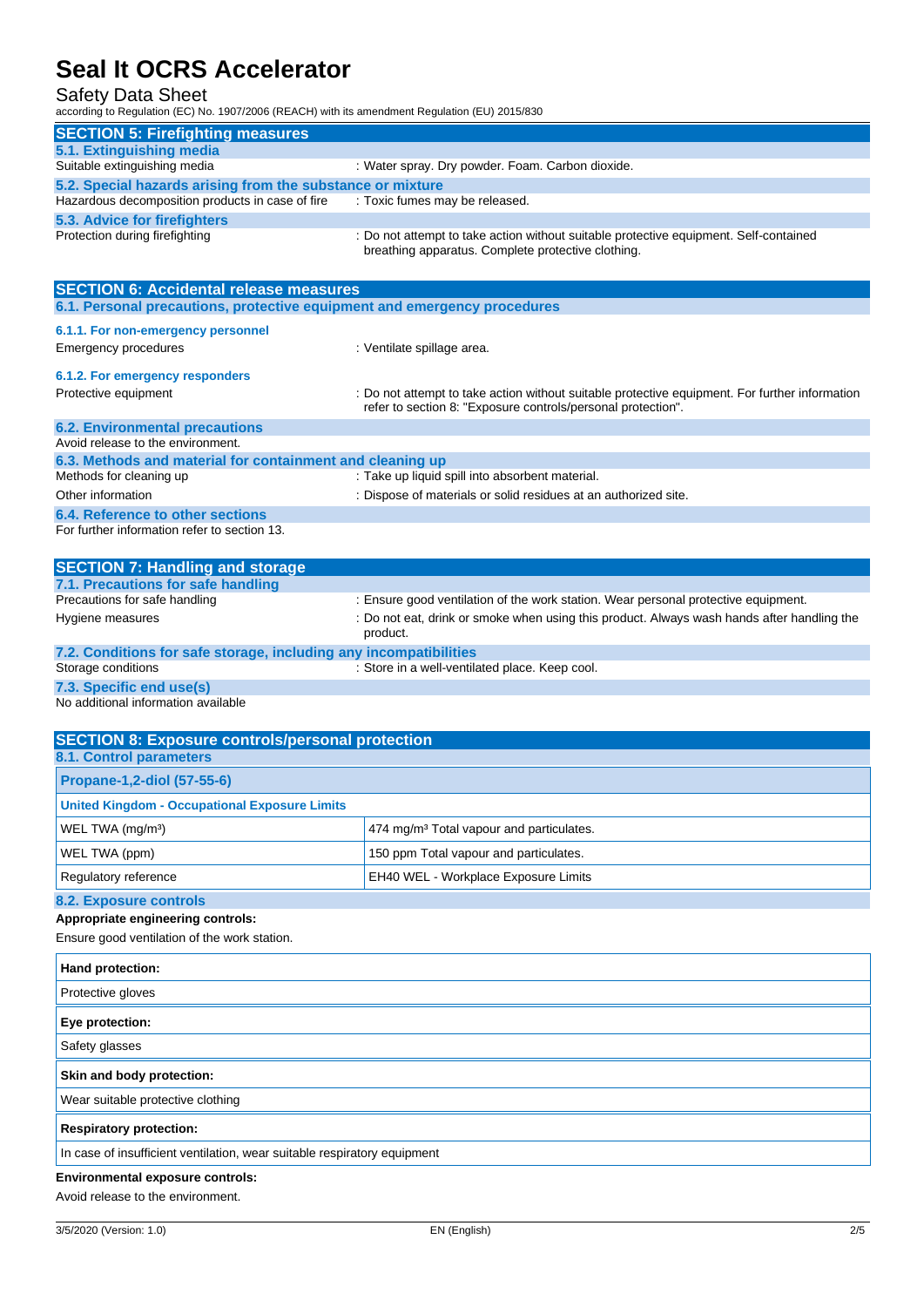Safety Data Sheet

according to Regulation (EC) No. 1907/2006 (REACH) with its amendment Regulation (EU) 2015/830

| <b>SECTION 9: Physical and chemical properties</b>         |                     |  |  |
|------------------------------------------------------------|---------------------|--|--|
| 9.1. Information on basic physical and chemical properties |                     |  |  |
| Physical state                                             | : Liquid            |  |  |
| Colour                                                     | : Off-white.        |  |  |
| Odour                                                      | : No data available |  |  |
| Odour threshold                                            | : No data available |  |  |
| рH                                                         | $: z \rightarrow 7$ |  |  |
| Relative evaporation rate (butylacetate=1)                 | : No data available |  |  |
| Melting point                                              | : Not applicable    |  |  |
| Freezing point                                             | : No data available |  |  |
| Boiling point                                              | : No data available |  |  |
| Flash point                                                | : No data available |  |  |
| Auto-ignition temperature                                  | : No data available |  |  |
| Decomposition temperature                                  | : No data available |  |  |
| Flammability (solid, gas)                                  | : Not applicable    |  |  |
| Vapour pressure                                            | : No data available |  |  |
| Relative vapour density at 20 °C                           | : No data available |  |  |
| Relative density                                           | : 1.31              |  |  |
| Solubility                                                 | : No data available |  |  |
| Log Pow                                                    | : No data available |  |  |
| Viscosity, kinematic                                       | : No data available |  |  |
| Viscosity, dynamic                                         | : No data available |  |  |
| <b>Explosive properties</b>                                | : No data available |  |  |
| Oxidising properties                                       | : No data available |  |  |
| <b>Explosive limits</b>                                    | : No data available |  |  |
| 9.2. Other information                                     |                     |  |  |

No additional information available

| <b>SECTION 10: Stability and reactivity</b>                                        |
|------------------------------------------------------------------------------------|
| <b>10.1. Reactivity</b>                                                            |
| The product is non-reactive under normal conditions of use, storage and transport. |
| <b>10.2. Chemical stability</b>                                                    |
| Stable under normal conditions.                                                    |
| 10.3. Possibility of hazardous reactions                                           |
| No dangerous reactions known under normal conditions of use.                       |
| <b>10.4. Conditions to avoid</b>                                                   |
| None under recommended storage and handling conditions (see section 7).            |
| 10.5. Incompatible materials                                                       |
| No additional information available                                                |
|                                                                                    |

**10.6. Hazardous decomposition products**

Under normal conditions of storage and use, hazardous decomposition products should not be produced.

| <b>SECTION 11: Toxicological information</b> |                  |
|----------------------------------------------|------------------|
| 11.1. Information on toxicological effects   |                  |
| Acute toxicity (oral)                        | : Not classified |
| Acute toxicity (dermal)                      | : Not classified |
| Acute toxicity (inhalation)                  | : Not classified |
| Skin corrosion/irritation                    | : Not classified |
|                                              | $pH: \approx 7$  |
| Serious eye damage/irritation                | : Not classified |
|                                              | $pH: \approx 7$  |
| Respiratory or skin sensitisation            | : Not classified |
| Germ cell mutagenicity                       | : Not classified |
| Carcinogenicity                              | : Not classified |
| Reproductive toxicity                        | : Not classified |
| STOT-single exposure                         | : Not classified |
| STOT-repeated exposure                       | : Not classified |
| Aspiration hazard                            | : Not classified |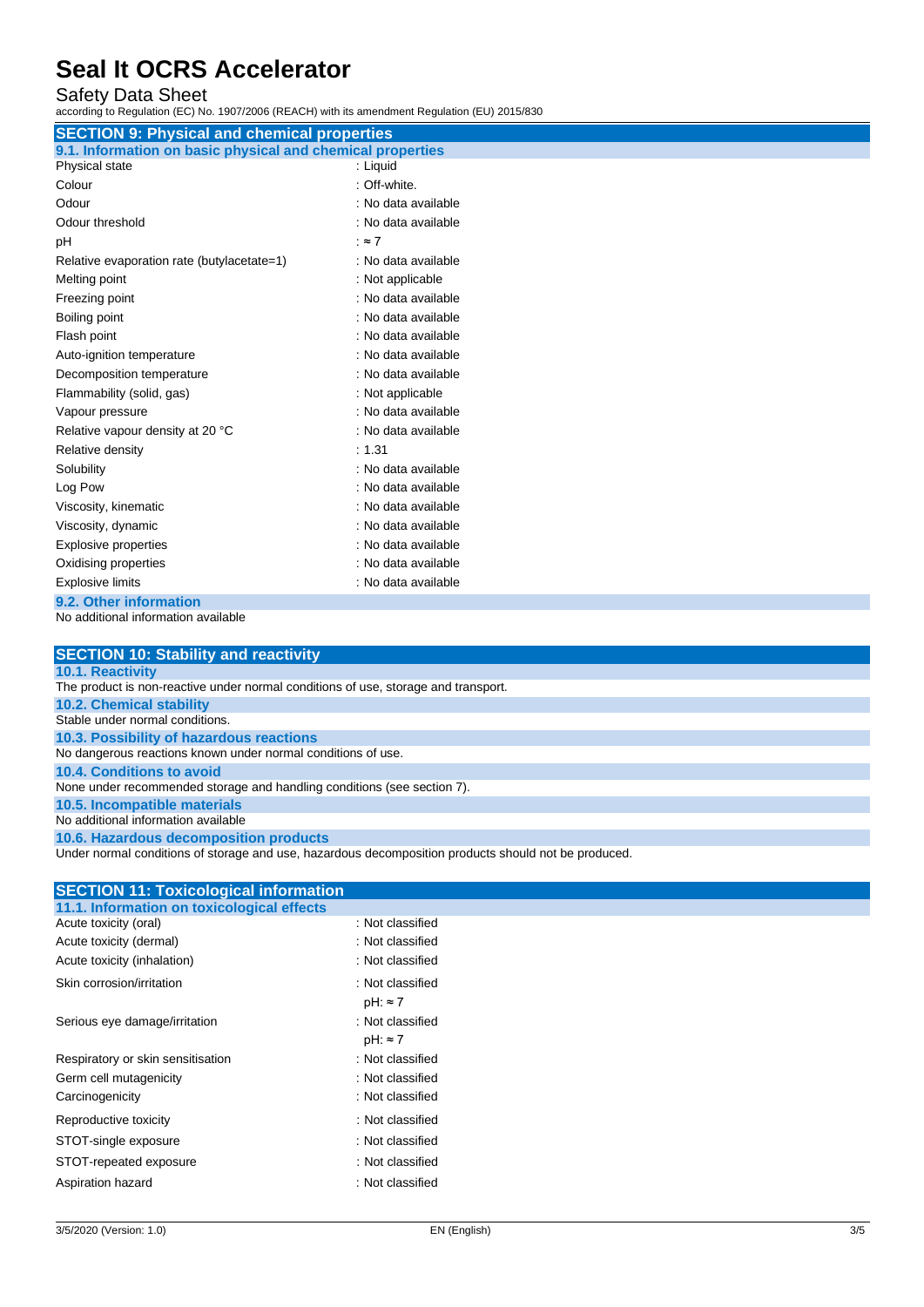Safety Data Sheet

according to Regulation (EC) No. 1907/2006 (REACH) with its amendment Regulation (EU) 2015/830

| <b>SECTION 12: Ecological information</b>                    |                                                                                                                            |
|--------------------------------------------------------------|----------------------------------------------------------------------------------------------------------------------------|
| <b>12.1. Toxicity</b>                                        |                                                                                                                            |
| Ecology - general                                            | : The product is not considered harmful to aquatic organisms nor to cause long-term<br>adverse effects in the environment. |
| Hazardous to the aquatic environment, short-term<br>(acute)  | : Not classified                                                                                                           |
| Hazardous to the aquatic environment, long-term<br>(chronic) | : Not classified                                                                                                           |
| 12.2. Persistence and degradability                          |                                                                                                                            |
| No additional information available                          |                                                                                                                            |
| 12.3. Bioaccumulative potential                              |                                                                                                                            |
| No additional information available                          |                                                                                                                            |
| 12.4. Mobility in soil                                       |                                                                                                                            |
| No additional information available                          |                                                                                                                            |
| 12.5. Results of PBT and vPvB assessment                     |                                                                                                                            |
| No additional information available                          |                                                                                                                            |
| 12.6. Other adverse effects                                  |                                                                                                                            |
| No additional information available                          |                                                                                                                            |

## **SECTION 13: Disposal considerations**

**13.1. Waste treatment methods**

: Dispose of contents/container in accordance with licensed collector's sorting instructions.

## **SECTION 14: Transport information**

| In accordance with ADR / RID / IMDG / IATA / ADN |                |                |                |                |
|--------------------------------------------------|----------------|----------------|----------------|----------------|
| <b>ADR</b>                                       | <b>IMDG</b>    | <b>IATA</b>    | <b>ADN</b>     | <b>RID</b>     |
| 14.1. UN number                                  |                |                |                |                |
| Not applicable                                   | Not applicable | Not applicable | Not applicable | Not applicable |
| 14.2. UN proper shipping name                    |                |                |                |                |
| Not applicable                                   | Not applicable | Not applicable | Not applicable | Not applicable |
| 14.3. Transport hazard class(es)                 |                |                |                |                |
| Not applicable                                   | Not applicable | Not applicable | Not applicable | Not applicable |
| 14.4. Packing group                              |                |                |                |                |
| Not applicable                                   | Not applicable | Not applicable | Not applicable | Not applicable |
| 14.5. Environmental hazards                      |                |                |                |                |
| Not applicable                                   | Not applicable | Not applicable | Not applicable | Not applicable |
| No supplementary information available           |                |                |                |                |

**14.6. Special precautions for user**

**Overland transport**

Not applicable

**Transport by sea**

Not applicable

**Air transport**

Not applicable

**Inland waterway transport**

Not applicable

**Rail transport**

Not applicable

**14.7. Transport in bulk according to Annex II of Marpol and the IBC Code** Not applicable